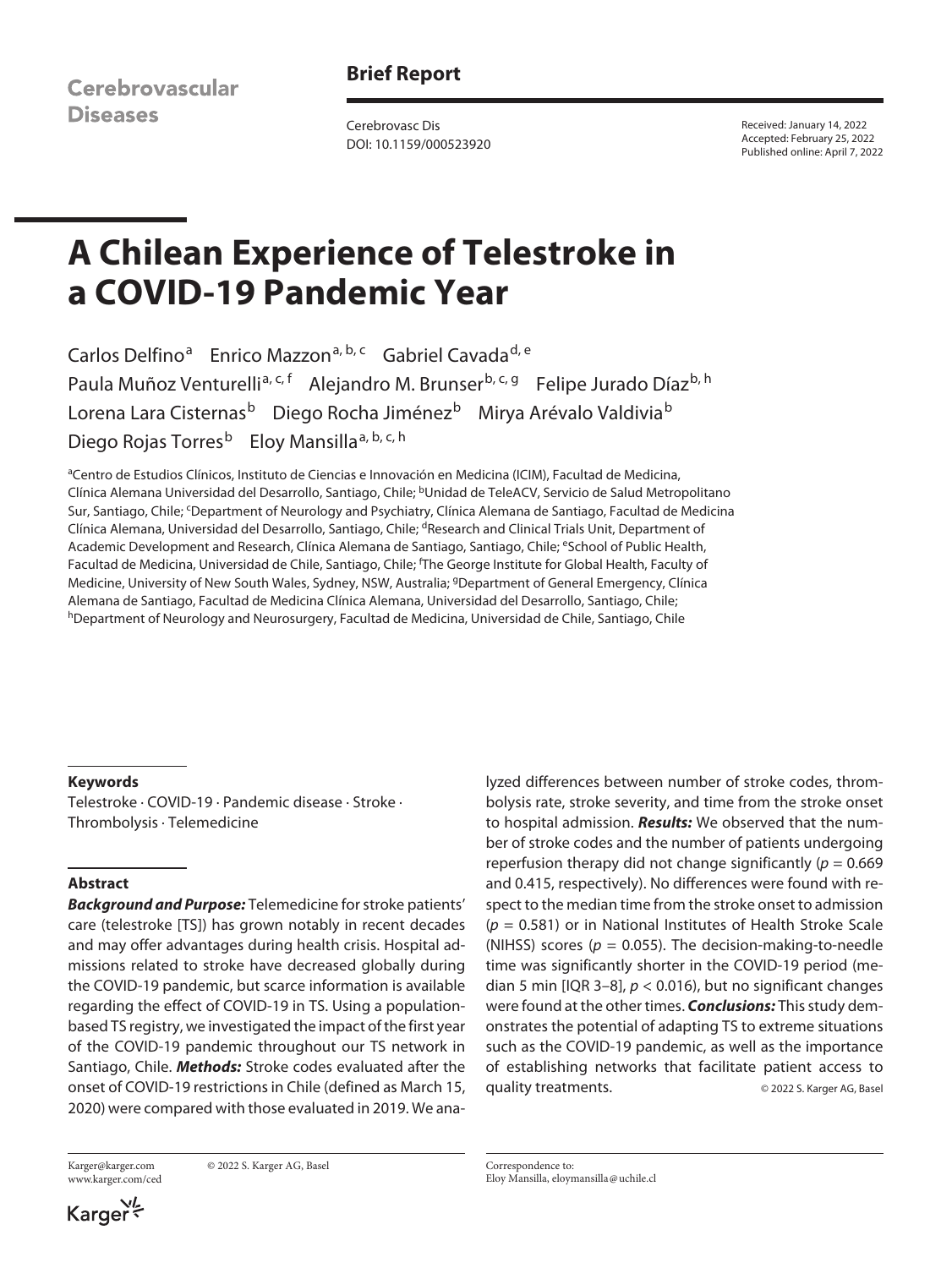## **Introduction**

The application of telemedicine to the care of patients with acute stroke (telestroke [TS]), has grown remarkably in the past decades. TS enables such patients to be remotely evaluated, thereby enabling optimal treatment and management even in clinically underserved areas, thus removing geographical disparities in access to expert care [[1\]](#page-4-0). TS systems allow the administration of thrombolytic treatment in community and rural hospitals and facilitate the adequate transfer of patients to more complex urban hospitals with a stroke center [\[1](#page-4-0), [2\]](#page-4-1).

<span id="page-1-3"></span><span id="page-1-2"></span><span id="page-1-1"></span><span id="page-1-0"></span>Since the start of the pandemic, SARS-COV2 (CO-VID-19) disrupted the healthcare systems of many nations [\[3\]](#page-4-2). Chile was severely affected by the pandemic with a cumulative incidence rate of 10,004.5 per 100,000 inhabitants [[4](#page-4-3)]. Due to the rapid increase in the number of COVID-19 patients, hospital care capacity was exceeded. This situation forced the redistribution of human and material resources and the establishment of hospitalization rooms exclusively dedicated to this viral infection, reducing the number of hospital beds for other medical and surgical services. Despite national and international recommendations that faced stroke patients during the pandemic [\[5](#page-4-4), [6](#page-4-5)], numerous studies reported decreased visits from stroke patients [[7](#page-4-6)–[9](#page-4-7)]. In Latin America, a 15.9% decrease in stroke hospitalizations was reported [\[10](#page-4-0)]. Likewise, in Chile during 2020 the hospitalizations for stroke decreased by 37.6% according to national public records [[11](#page-4-0)].

<span id="page-1-5"></span><span id="page-1-4"></span>With the relatively new technology being offered through current TS, few reports describe the effects of a pandemic year on TS treatment [\[1](#page-4-0)[2\]](#page-4-1). A report from US TS network has informed the maintenance of acute stroke treatment during the first period of the COVID-19 pandemic [[1](#page-4-0)[3](#page-4-2)]. In the present investigation, we sought to evaluate the impact of the first year of the COVID-19 pandemic on the local TS network in Santiago, Chile, focusing on the number of consultations and severity of the National Institutes of Health Stroke Scale (NIHSS), using the same period of 2019 for comparison.

## **Materials and Methods**

*Brief Description of the Stroke Pathway in the TS Network*

The Santiago TS Unit was formed in 2017 [\[1](#page-4-0)[4](#page-4-3)] and is made up of seven hospitals around Chile connected to a virtual hub. When a patient arrives at the hospital with symptoms suggesting a stroke within 4 h of last known well, blood tests are taken, and a nonenhanced brain CT scan is done. If no bleeding is detected, a "stroke code" is activated, and the TS unit is notified by telephone, where

a neurologist is on duty for TS consultations. Subsequently, the consultation is initiated by videoconference through a mobile telemedicine device. Through a videoconference consultation the neurologist can view and ask to the patient, direct the examination performed by the emergency physician, and access the radiology repository to view the CT scan. If thrombolysis is indicated, the neurologist participates remotely in the management of the patient together with the emergency team. If a patient arrives outside the window period or bleeding is detected on the brain CT scan, the TS code is not activated, and local protocols are performed instead.

#### *Procedures*

Based on collected data, we performed a retrospective study of acute stroke pathway parameters in our TS unit and included all ischemic stroke codes. We excluded for this analysis hemorrhagic strokes. This information was collected anonymously and had the approval of the Scientific Ethics Committee of the South Metropolitan Health Service.

We compared equivalent coverage periods between March 2019 and March 2021. March 15 was chosen as the cutoff date for the statistical analysis because it was the starting date for social restrictions, corresponding to the most significant changes in the daily activities of residents in the country. The restrictions included the suspension of educational activities, public gatherings, cultural activities, some public services, public transportation, and industrial activities, among other measures. Some organizations suggested slight changes to protocols to streamline the care of stroke patients [[8](#page-4-8)] although no additional facilities were opened for diverted patients with suspected stroke.

This study aimed to investigate the impact of the COVID-19 pandemic in stroke care in the TS network. We tested the null hypothesis that (i) the number of stroke code did not change during the COVID-19 pandemic, (ii) the number of patients who received thrombolytic care was not modified, and (iii) there were no changes in the time between stroke onset and hospital admission as quality outcome of the TS process.

The primary outcomes were the number of stroke codes, the number of patients who underwent thrombolysis treatment, and the door-to-needle time as a predictor of quality outcome of the TS process, respectively [[1](#page-4-0)[5](#page-4-4)]. Also, we investigated whether there was a change in mean age, sex, time between stroke onset and hospital admission, and the severity of new acute ischemic stroke diagnoses according to the NIHSS [[1](#page-4-0)[6\]](#page-4-5).

## *Statistical Analysis*

The number of stroke codes was presented as total number of cases by period and was expressed as cumulative incidence. We compared stroke codes from March 15, 2019, to March 14, 2020 (pre-COVID-19), with the same period from March 15, 2020, to March 14, 2021 (COVID-19 time). COVID-19 hospitalizations were expressed as cumulative incidence. Descriptive statistics are presented as counts and percentages for categorical variables. Means and standard deviations, median, and interquartile range are reported for continuous variables. The characteristics of the pre-COV-ID-19 and COVID-19 group consultations were compared by univariate analysis using the Student *t* test or Mann-Whitney U test, according to normality in continuous variables. For categorical variables comparisons were done using the  $\chi^2$  or Fisher's exact test. Differences with  $p < 0.05$  were considered statistically significant. Statistical analysis was performed using Stata IC16.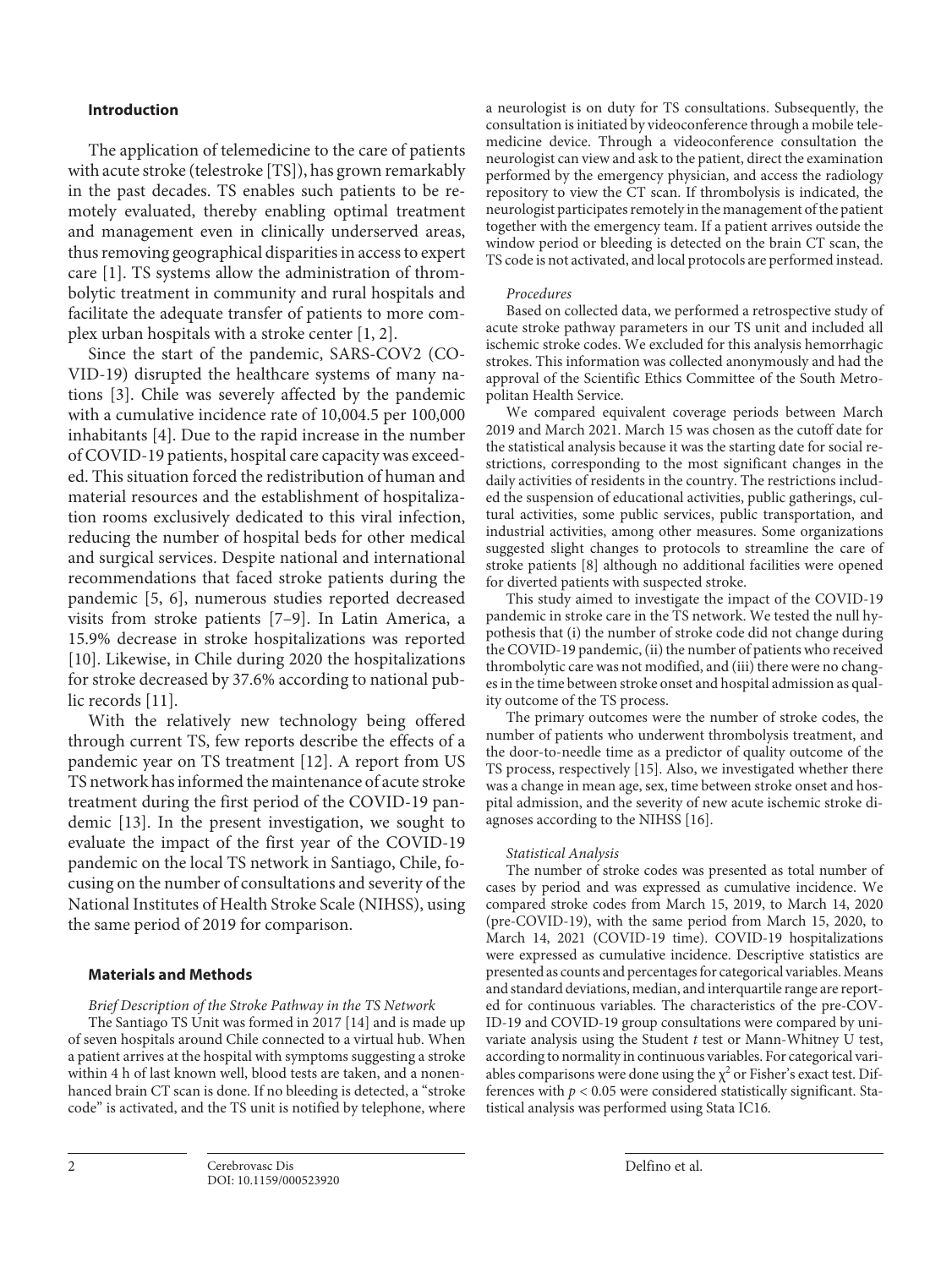| Table 1. Demographic characteristics |
|--------------------------------------|
|--------------------------------------|

|                                                                   |               | Pre-COVID-19 COVID-19 period p value |       |
|-------------------------------------------------------------------|---------------|--------------------------------------|-------|
| Demographic characteristics                                       |               |                                      |       |
| Stroke code activations, n                                        | 532           | 546                                  | 0.669 |
| Thrombolysis                                                      | 157 (29.5)    | 171 (31.3)                           | 0.415 |
| Female                                                            | 280 (53)      | 326 (49)                             | 0.094 |
| Age                                                               | $67(55 - 77)$ | $67(55 - 77)$                        | 0.406 |
| Medical history                                                   |               |                                      |       |
| Hypertension                                                      | 368 (69.1)    | 461 (68.9)                           | 0.950 |
| <b>Diabetes</b>                                                   | 172 (32)      | 209 (31)                             | 0.708 |
| Previous stroke                                                   | 119 (22.4)    | 127 (18.9)                           | 0.151 |
| Active smoking                                                    | 73 (13.7)     | 101(15)                              | 0.510 |
| Atrial fibrillation                                               | 52 (9.8)      | 52 (7.8)                             | 0.256 |
| Previous myocardial infarction                                    | 34(6.4)       | 46 (6.7)                             | 0.816 |
| Dyslipidemia                                                      | 34 (6.4)      | 29(4.3)                              | 0.119 |
| Stroke characteristics                                            |               |                                      |       |
| Time in minutes to presentation since last known well             | 107 (50-180)  | 104 (55-170)                         | 0.581 |
| Proportion of participants with known time of the stroke onset, % | 95            | 97                                   | 0.346 |
| Stroke severity by the NIHSS                                      | $5(2-11)$     | $6(2-13)$                            | 0.055 |
| Hospital response characteristics, min                            |               |                                      |       |
| Door-to-needle time                                               | 55 (44–67)    | 58 (47 - 73)                         | 0.070 |
| Door-to-CT time                                                   | 12 (5–24)     | $14(6-27)$                           | 0.114 |
| Door-to-VC time                                                   | 36 (25–50)    | $36(27-52)$                          | 0.560 |
| Decision-making-to-needle time                                    | $6(4-10)$     | $5(3-8)$                             | 0.016 |
| Data presented as $n$ (%) or median (IQR).                        |               |                                      |       |

## **Results**

Between March 15, 2019, and March 15, 2021, 1,078 stroke codes were registered, of which 546 were admitted in the COVID-19 period. No data were excluded. No difference was found in terms of age of presentation, sex, or known medical history between groups (shown in Table 1).

The number of stroke code consultations did not differ between the two groups ( $p = 0.669$ ). Despite the fact that each hospital was affected in a different way, the total number of consultations did not vary when comparing both periods except for one smaller hospital (F) (shown in online suppl. Table 1; for all online suppl. material, see www.karger.com/doi/10.1159/000523920). When comparing the cumulative incidence of consultations in both periods, no difference was found between the groups (shown in Fig. 1). Also, hospitalizations for COVID-19 during 2020 had no effect on the cumulative incidence of stroke codes. Of the total alerts, 171 patients were thrombolyzed in the COVID-19 group, but there was no statistical difference from the pre-COVID-19 group (*p* = 0.415) (shown in Table 1).

No significant changes were found in time of presentation to emergency department since last known well, stroke severity measured by NIHSS scale, or stroke care quality outcomes, except for the decision-making-toneedle time, which was significantly shorter in the CO-VID-19 period (median 5 [IQR 3–8] vs. 6 [IQR 4–10],  $p < 0.016$ ) (shown in Table 1; online suppl. Fig. 1). Inhospital activated stroke codes were excluded for this analysis.

### **Discussion**

This study provides evidence of the potential for adapting TS to extreme public health situations such as the CO-VID-19 pandemic. Although some patients may experience a delay in seeking medical care due to local characteristics [[1](#page-4-0)[5](#page-4-4)], our data demonstrated that the decision to seek medical help was independent of these factors. This finding indicates that both patients and prehospital medical staff correctly recognized the need for urgent evaluation and treatment of stroke despite the threat of CO-VID-19 infection. Regarding in-hospital times, we did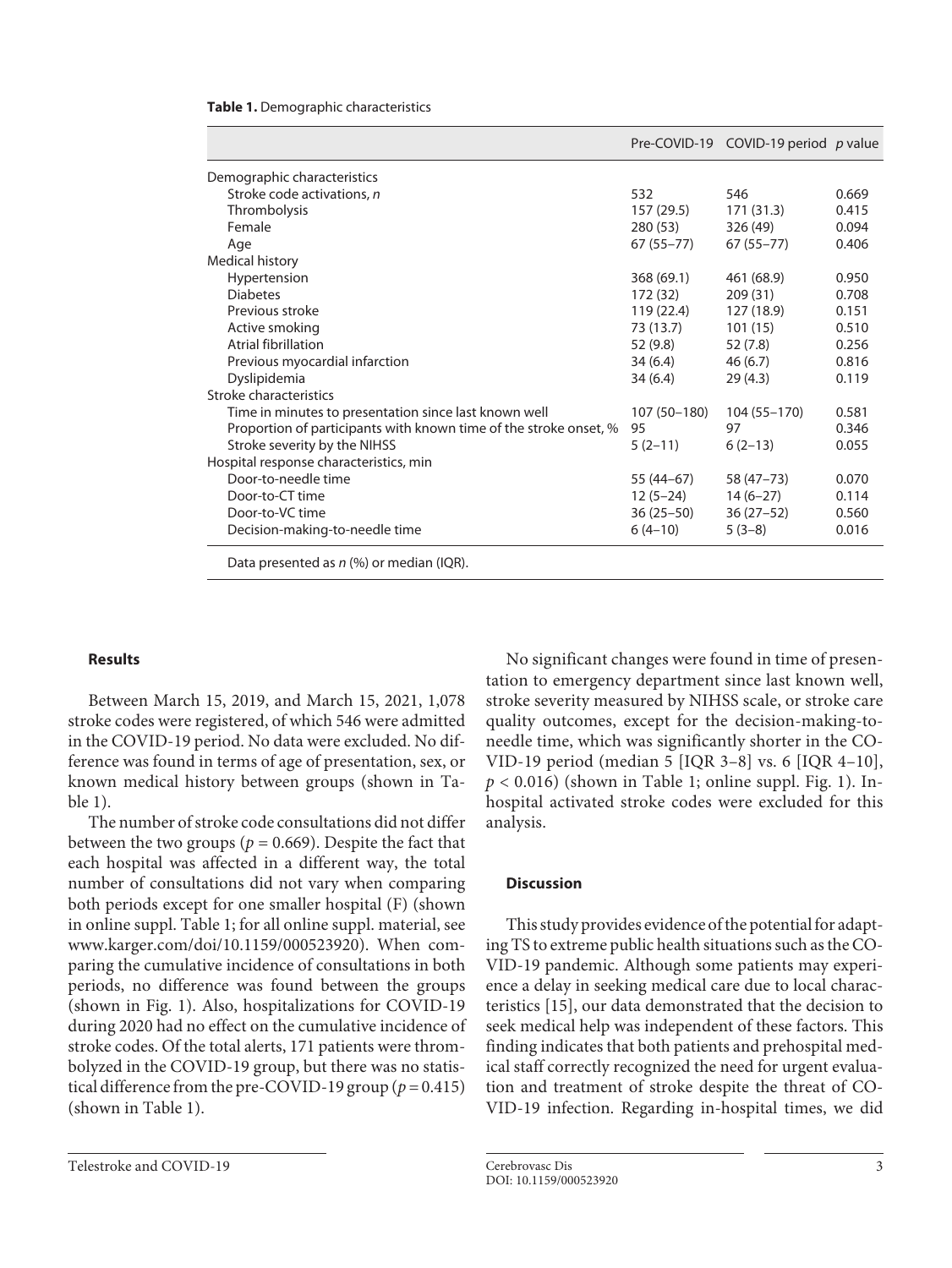

**Fig. 1.** Cumulative incidence of stroke codes before COVID-19 and during COVID-19 pandemic, and COVID-19 hospitalizations. *x*-axis represents calendar months, starting in March. The pre-COVID-19 period was defined from March 15, 2019, to March 14, 2020, and COVID-19 from March 15, 2020, to March 14, 2021.

not find differences between the pre-COVID-19 and CO-VID-19 periods. We also noted that the prior training of personnel and the maintenance of close communication ties to face the pandemic was essential.

While neurologists around the world have reported a decline in the number of admitted stroke cases during the COVID-19 pandemic era, mainly due to cases with a transient, mild, or moderate presentation of stroke [\[3,](#page-4-2) [10](#page-4-0)], the role of TS is still unclear. A study published in the US based on 171 hospitals in a large TS network reported maintenance of acute stroke treatment with TS, despite a 27% decrease in consultation volume [\[1](#page-4-0)[3\]](#page-4-2). Our findings are consistent with this report and demonstrate the possibility of maintaining quality of care in smaller TS centers in Latin America, despite the reduction by 37.6% of stroke hospitalizations during 2020 [[11](#page-4-0)]. This could be explained by the fact that patients who present to the emergency room for stroke symptoms are those who meet criteria for receiving treatment. Interestingly, a decrease in the decision-to-needle time during the CO-VID-19 period was detected. The improvement in the stroke care process may be related to local urgency quickly transferring patients to the ward in a pandemic health situation with overcrowded emergency rooms (or green corridors), the protected stroke code as well as, a greater

experience of the local TS team. Although there are multiple factors that can influence the treatment of stroke during catastrophes and public health crises, it is important to encourage the use of TS as a strategy to guarantee good and efficient treatment of relevant and urgent medical conditions such as stroke.

## *Strengths and Weaknesses*

The study uses a prospective collected database to analyze the impact of 1 year of the pandemic and the role of TS services to patients and the healthcare system. To our knowledge, this is the first Latin American study to publish data on stroke care via TS after a year of the spread of COVID-19.

This study may be limited because we used the year 2019 as a comparator and not the average of queries from previous years. However, we believe that this method also has value because doing so enabled us to compare similar periods and avoid temporal trends for stroke. Additionally, each health center had its own COVID-19 testing protocol, and the incidence of COVID-19 infection among all stroke patients without respiratory symptoms was not investigated. Furthermore, data on COVID-19 hospitalizations were obtained from public records and must be carefully analyzed. However, we decided to in-